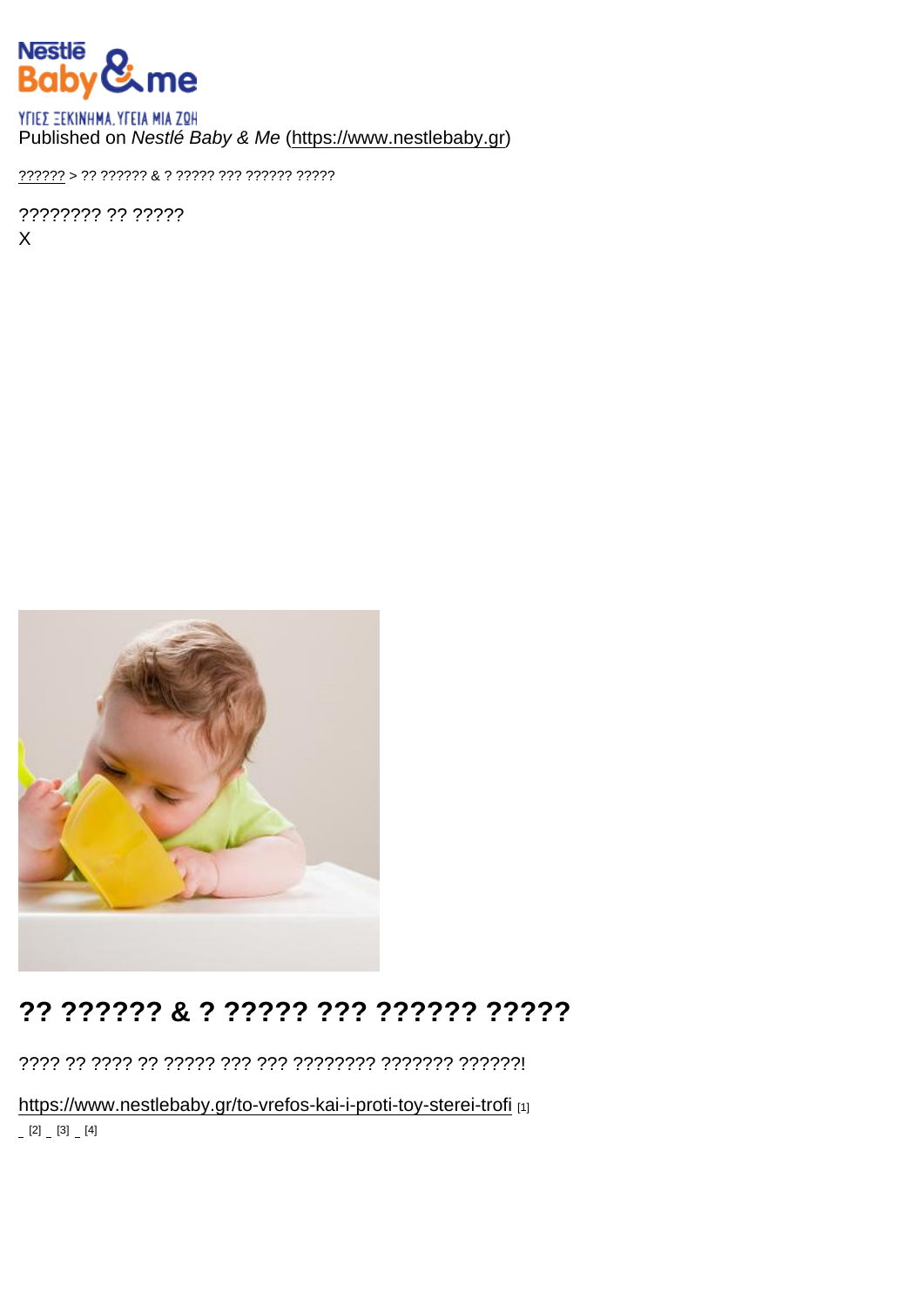# ?? ?????? & ? ????? ??? ?????? ?????

??????, ??????? 7th, 2016

- $\bullet$  [5]
- $??\;??\;??\;?$
- $\sqrt{???????}$

????? ????? ???? ?????????;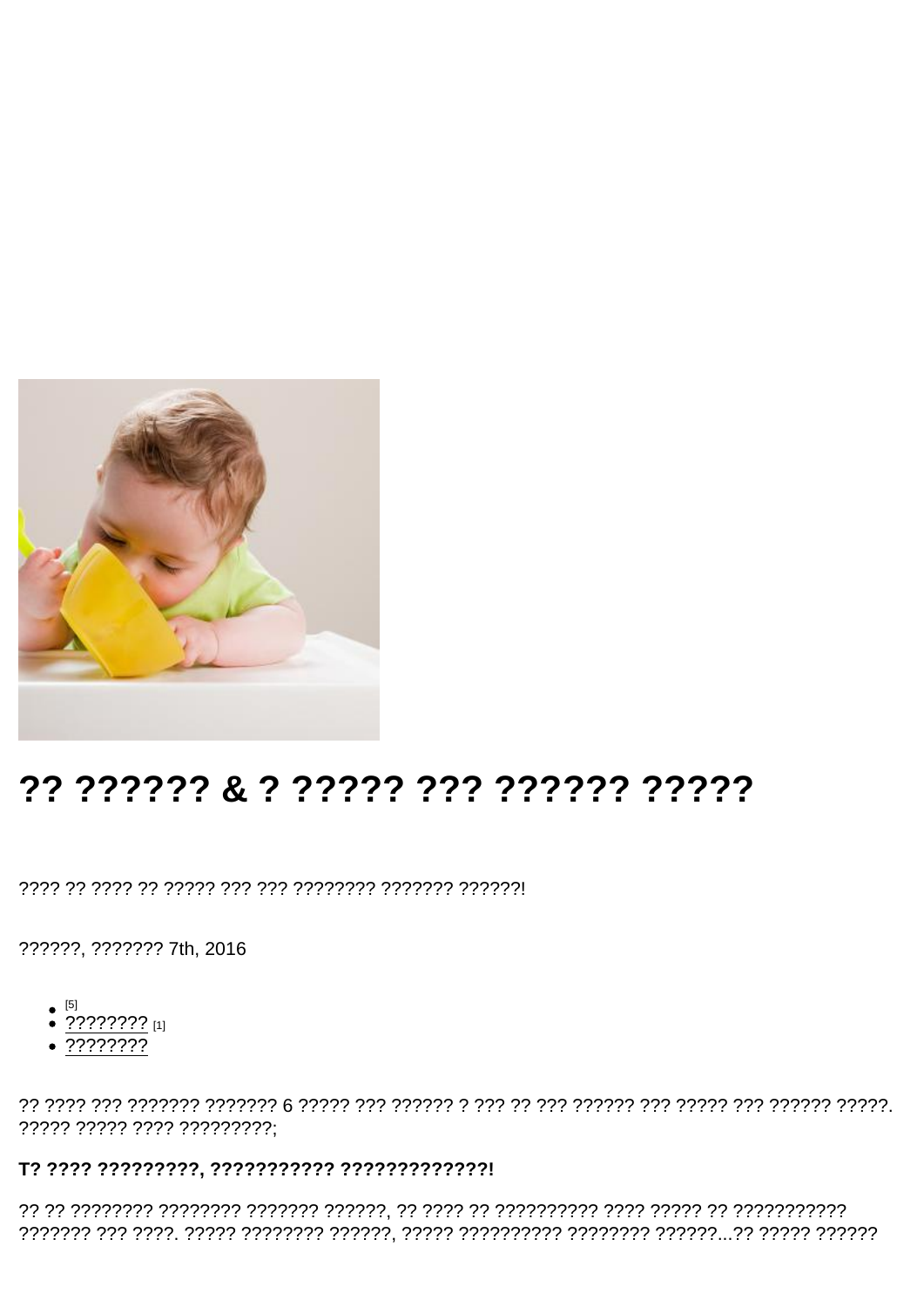### 

777777 7777 777 777 777777777

????? ????????? ?? ??????? ???????

### ?? ????? ??? ???????!

??????????

##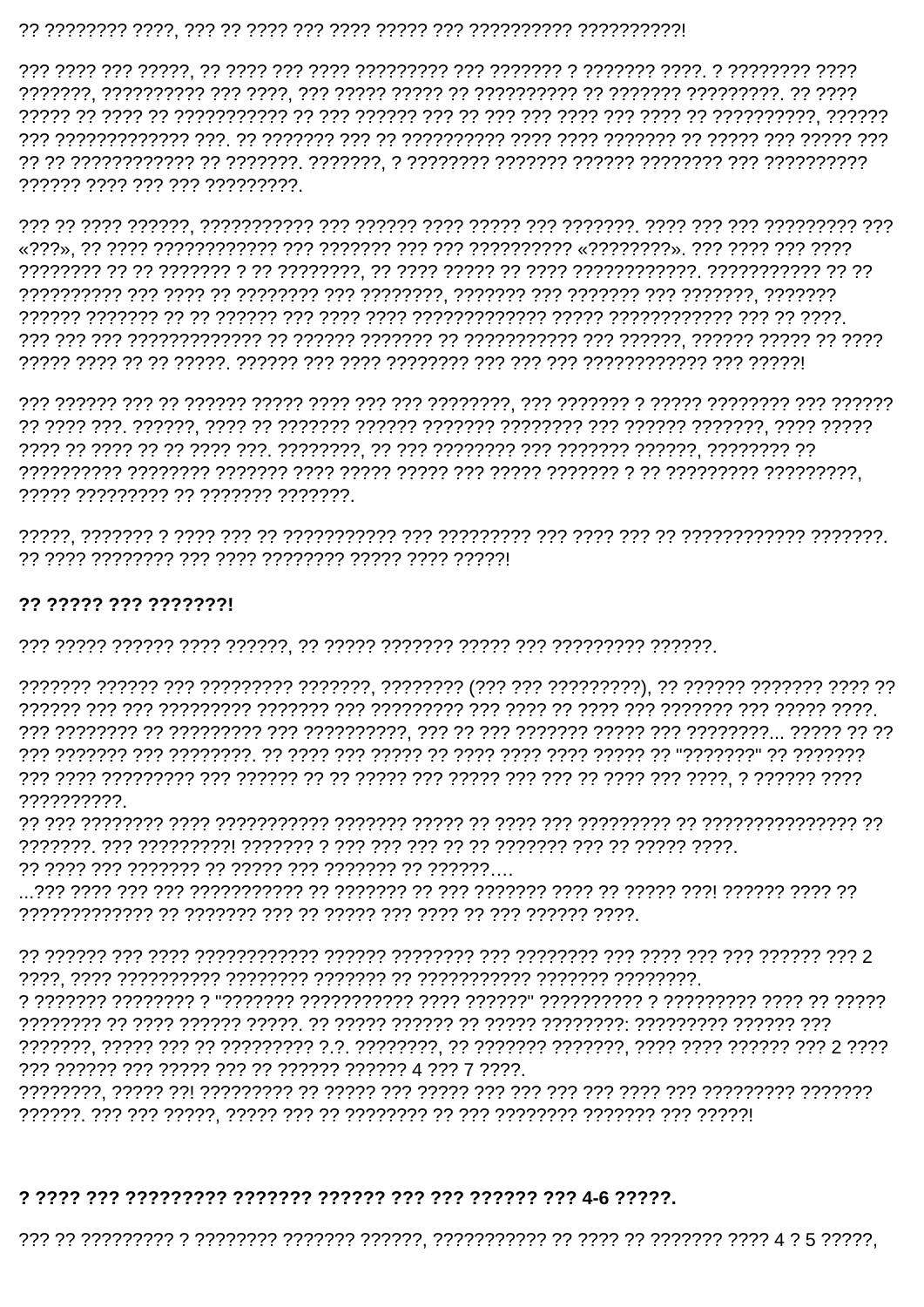???? ?? ????? ??? ????????.

#### ?? ????? ??????? ??? ????? ???.

? ? ?????????

??????. ???? ????????? ??? ?????.

#### ???? ??? ?????? ??? 6 ?????

???????????? ??? ????????? ??? ?????.

#### ??? ??? ?????? ??? 8-12 ????? ??? ??? 3 ????

??????? ???????? ???????, ?.??.

777 12 77777 777 7777

???? ??? ??? ?????? ??? 12 ?????).